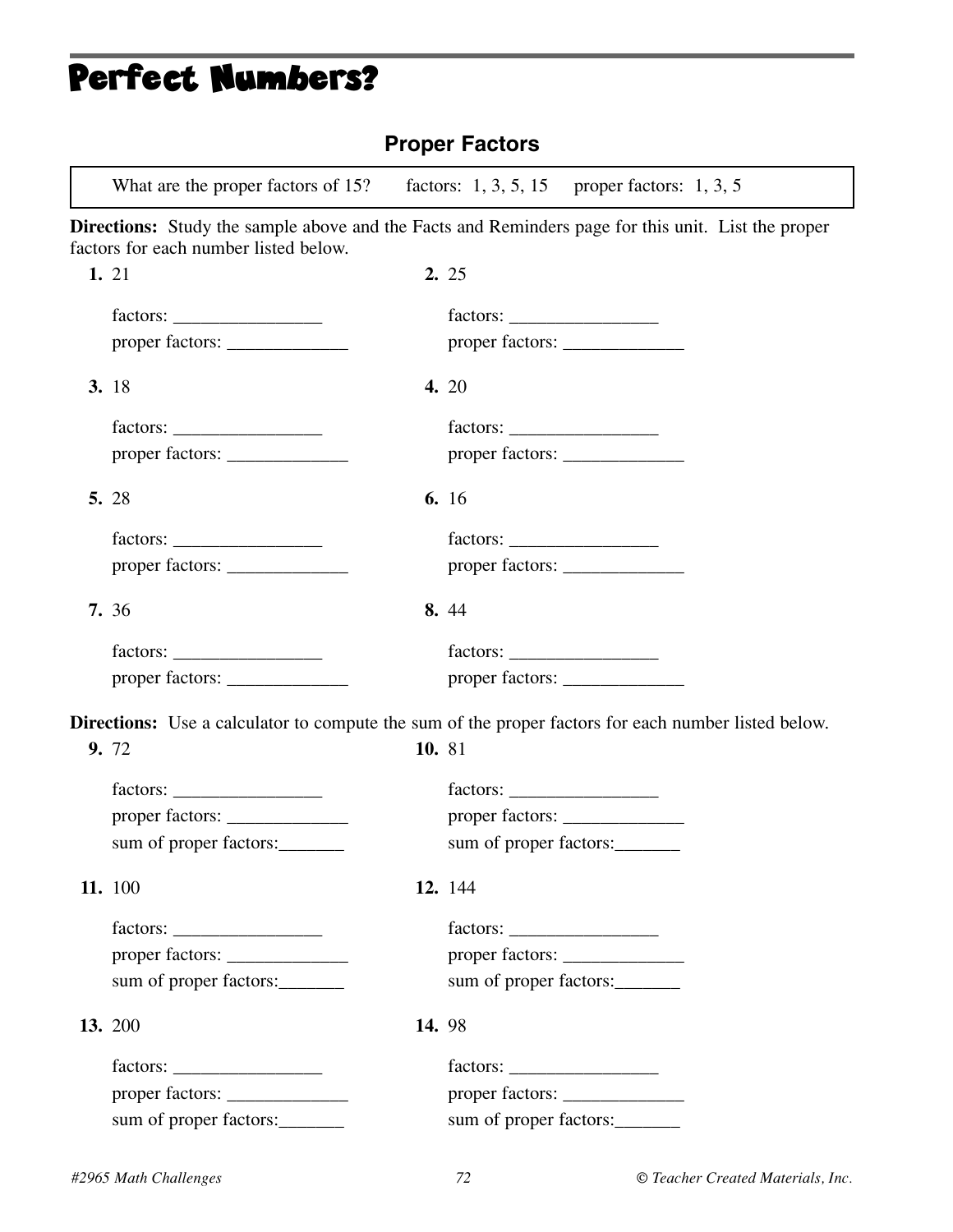### Perfect Numbers?

#### **Working with Abundant and Defective Numbers**

Is 24 an abundant or defective number?

The proper factors of 24 are 1, 2, 3, 4, 6, 8, and 12.

The sum of the proper factors is 36. So 24 is an abundant number.

**Directions:** Study the sample above and the Facts and Reminders page for this unit. List the proper factors for each number listed below. Use a calculator to compute the sum of the proper factors for each number listed below. Label each number as *abundant* or *defective.*

|       | 1. 20                  | 2. 16 |                        |  |
|-------|------------------------|-------|------------------------|--|
|       | proper factors:        |       |                        |  |
|       | sum of proper factors: |       | sum of proper factors: |  |
|       |                        |       |                        |  |
|       | 3. 38                  |       | 4. 50                  |  |
|       | proper factors:        |       | proper factors:        |  |
|       | sum of proper factors: |       | sum of proper factors: |  |
|       |                        |       |                        |  |
|       | 5.64                   |       | 6. 18                  |  |
|       |                        |       |                        |  |
|       | sum of proper factors: |       | sum of proper factors: |  |
|       |                        |       |                        |  |
|       | 7.100                  |       | 8. 36                  |  |
|       | proper factors:        |       |                        |  |
|       | sum of proper factors: |       | sum of proper factors: |  |
|       |                        |       |                        |  |
|       | 9. 48                  |       | 10. 144                |  |
|       | proper factors:        |       |                        |  |
|       | sum of proper factors: |       | sum of proper factors: |  |
|       |                        |       |                        |  |
|       | 11. 125                |       | 12. 150                |  |
|       | proper factors:        |       | proper factors:        |  |
|       | sum of proper factors: |       | sum of proper factors: |  |
|       |                        |       |                        |  |
| 13.60 |                        | 14.90 |                        |  |
|       |                        |       |                        |  |
|       | sum of proper factors: |       | sum of proper factors: |  |
|       | name:                  |       | name:                  |  |
|       |                        |       |                        |  |

*© Teacher Created Materials, Inc. 73 #2965 Math Challenges*